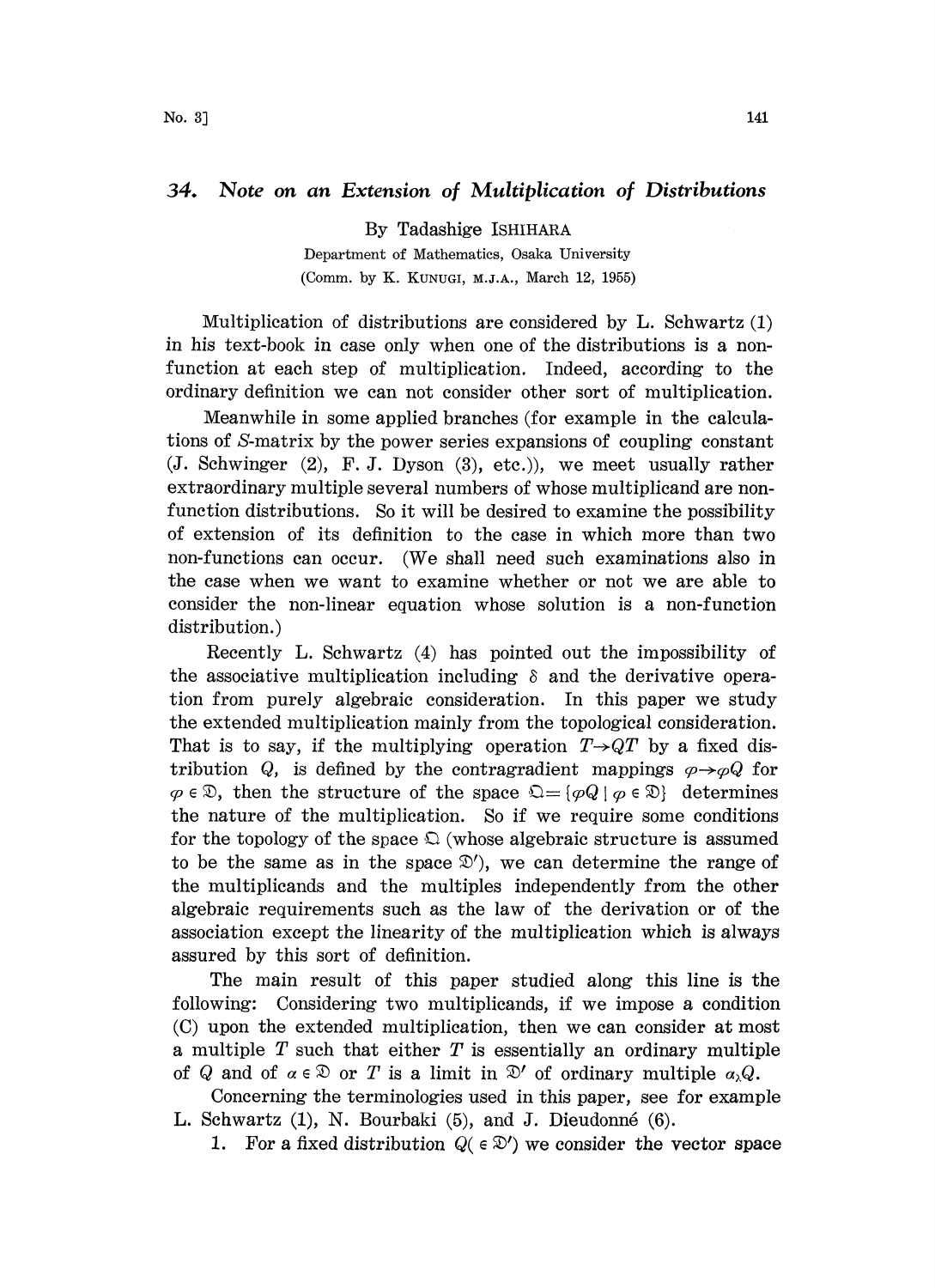$\mathfrak{Q} = \{\varphi \mid \varphi \in \mathfrak{D}\}\$  which is the subspace of  $\mathfrak{D}'$ , where  $\varphi Q$  means the ordinary multiplication in  $\mathcal{D}'$ .

We consider further the condition:

(A) the locally convex topological vector space  $\mathcal{P}$  contains both  $\mathfrak{D} = {\alpha \varphi \mid \varphi \in \mathfrak{D}, \, \alpha \in \mathfrak{E}}$  and  $\mathfrak{Q}$ .

Now we define the extended multiplication  $\circ$  by

(B)  $\langle T, \varphi \alpha \rangle_{\mathfrak{P}', \mathfrak{P}} = \langle \alpha \circ T, \varphi \rangle$  for  $\varphi \in \mathfrak{D}, \alpha \in \mathfrak{S},$ 

 $\langle T, \varphi Q \rangle_{\mathfrak{Q}', \mathfrak{Q}} = \langle Q \circ T, \varphi \rangle \text{ for } \varphi \in \mathfrak{D},$ 

where  $\mathcal{V}'$  is the dual space of  $\mathcal{V}$  and  $\langle \cdot \rangle_{\mathcal{V}',\mathcal{V}}$  is the scalar product between these spaces.

In order to construct the space  $\mathcal{R}$  so that the right hand side of (B) means  $\langle \cdot \rangle_{\mathfrak{D}',\mathfrak{D}}$  (i.e.  $Q \circ T$  or  $\alpha \circ T$  defines a distribution), the following condition  $(C)'$  is obviously necessary and sufficient.

 $(C)'$   $\langle T, \varphi Q \rangle$  or  $\langle T, \varphi \alpha \rangle$  is a continuous linear functionals for  $\varphi \in \mathfrak{D}.$ 

In our case, the linearity is automatically satisfied if we construct the spaces  $\mathfrak P$  and  $\mathfrak P'$  as above. Concerning the continuity we take a rather strong sufficient condition (C).

take a rather strong sufficient condition (C).<br>
(C) The mappings from  $\mathfrak{D}$  to  $\mathfrak{P}$  (C<sub>1</sub>)  $\varphi \rightarrow \varphi \alpha$ , (for any fixed  $\alpha \in \mathfrak{C}$ ) and (C<sub>2</sub>)  $\varphi \rightarrow \varphi Q$  are continuous.<br>
The bilinearity of the above construc

The bilinearity of the above constructed multiplication is assured in the following sense

> $(\alpha + \mathfrak{P} Q) \circ T = (\alpha \circ T) + \mathfrak{D}' (Q \circ T)$ <br>  $\alpha \circ (T_1 + \mathfrak{P}' T_2) = (\alpha \circ T_1) + \mathfrak{D}' (\alpha \circ T_2)$  $Q \circ (T_1 + \mathfrak{g}' T_2) = (Q \circ T_1) + \mathfrak{g}' (Q \circ T_2).$

Here  $+\pi$  means the additive operation in the vector space  $\mathfrak{A}$ .

Further we require the condition our multiplication  $\circ$  being an extension of the ordinary one.

(D)  $\mathfrak{E}$  is imbedded in  $\mathfrak{P}'$  preserving its ordinary multiplication i.e. for any  $\beta \in \mathfrak{S}$  and  $\alpha \in \mathfrak{S}$ ,  $Q \circ \beta = \beta Q$  and  $\alpha \circ \beta = \beta \alpha$ .

Now the set of topological spaces  $\mathfrak{A}_\alpha$  with topologies  $\tau_\alpha$  makes a semi-ordered set in the meaning such that  $(\tau_a,\mathfrak{A}_a)>(\tau_\beta,\mathfrak{A}_\beta)$  means  $\mathfrak{A}_\beta$ contains  $\mathfrak{A}_\alpha$  and  $\tau_\alpha$  is finer than the relative topology  $\tau_{\beta,\alpha}$  of  $\tau_\beta$  on  $\mathfrak{A}_a$ . In this case the dual space  $\mathfrak{A}'_a$  does not always contain  $\mathfrak{A}'_b$  but if we consider the restriction  $\mathfrak{A}'_{s,\alpha}$  defined on  $\mathfrak{A}'_{\alpha}$  of  $\mathfrak{A}'_{s}$  then we see  $\mathfrak{A}'_{\alpha} \supset \mathfrak{A}'_{\beta,\alpha}$ . So, in order that we may find the maximal range of the multiplicands by our scheme it is necessary and sufficient to require the following condition (E).

 $(E)$   $\mathcal{B}$  is the least space which satisfies the conditions  $(A)$ ,  $(C)$ , and (D) having the finest locally convex topology.

Temporarily in place of (E) we require

 $(E_i)$   $\mathcal{D}$  is the least space which satisfies the condition (A).

 $(E_2)$   $\mathcal{P}$  has the finest (if comparable) locally convex topology which satisfies the conditions  $(C_1)$  and  $(C_2)$ .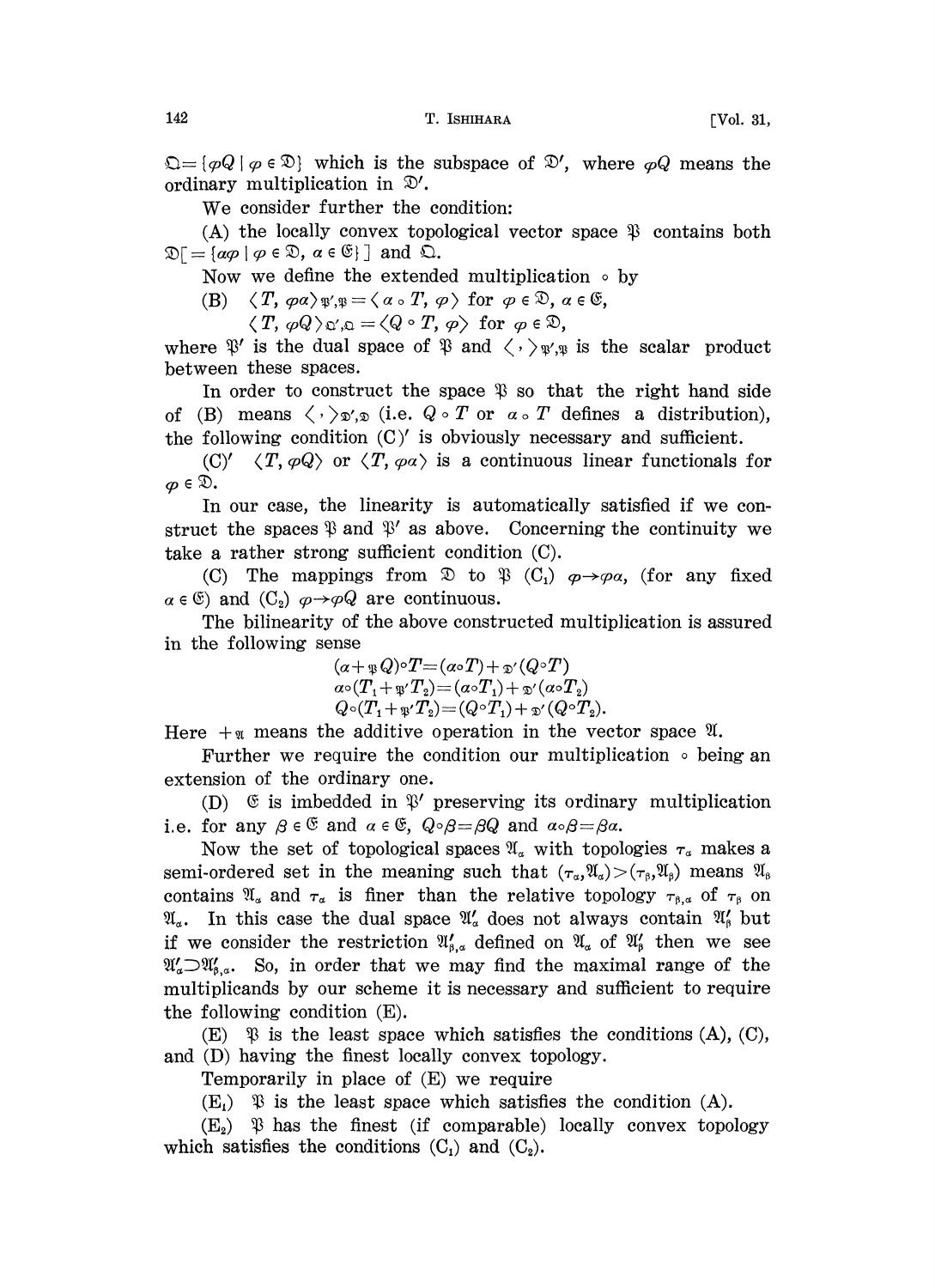2. From the conditions  $(A)$  and  $(E_1)$ , we see immediately that  $\mathcal{P}$  is the sum of the spaces  $\mathcal{D}$  and  $\mathcal{Q}$ . Denoting  $\mathcal{D} \cap \mathcal{Q}$  by  $\mathcal{Q}_0$  and the vector space  $\{(q,-q) \mid q \in \mathbb{Q}_{0}\}$  by  $\mathcal{R}_{0}$  we see the vector space  $\mathcal{R} = \mathcal{D} + \mathcal{D}$  is algebraically isomorphic to the quotient space  $\mathcal{R} =$  $(\mathfrak{D}\oplus\mathfrak{D})/\mathfrak{N}_0$  where  $\oplus$  means the direct sum.

Now if we denote the direct sum topology  $\tau_{\mathfrak{R},\mathfrak{D}\oplus\mathfrak{R},\mathfrak{Q}}$  of the two topologies  $\tau_{\mathfrak{P}, \mathfrak{D}}$  and  $\tau_{\mathfrak{P}, \mathfrak{Q}}$  in the direct sum space  $\Omega \oplus \mathfrak{D}$  and its quotient topology (by  $\mathfrak{N}_0$ ) by  $\tau_{\mathfrak{P},\mathfrak{D}+\mathfrak{P},\mathfrak{Q}}$  then we can see that the topology  $\tau_{\mathfrak{P},\mathfrak{D}+\mathfrak{P},\mathfrak{Q}}$  of the space  $\mathfrak{R}$  is finer than the topology  $\tau_{\mathfrak{R}}$  of the space  $\Re$  which is homeomorphic to  $\tau_{\Re}$ .

For any neighborhood  $V_{\mathfrak{N}}$  of  $\mathfrak{N}_0$  there exist  $U_{\mathfrak{P}}$  and  $W_{\mathfrak{P}}$  such that for  $V_{\mathfrak{P}}=f^{-1}(V_{\mathfrak{P}})$ , where f means the above isomorphic mapping from  $\mathfrak{P}$  on  $\mathfrak{R}$ , (*w*), where *f* means the above is<br>  $V_{\mathfrak{P}}U_{\mathfrak{P}}+W_{\mathfrak{P}}U_{\mathfrak{P}}\cap\mathfrak{D}+W_{\mathfrak{P}}\cap\mathfrak{D}.$ <br>  $V_{\mathfrak{P}}(f,d), f_{\mathfrak{p}}(g))+\mathfrak{N}$ , for  $d\in\mathfrak{D}, g\in\mathfrak{p}$ 

Since  $f(d+q)=(f_1(d), f_2(q))+\mathfrak{N}_0$  for  $d \in \mathfrak{D}$ ,  $q \in \mathfrak{Q}$ , we have  $V_{\mathfrak{N}}\mathop{\supset} (f_1(U_{\mathfrak{P}}\!\curvearrowright\!\mathfrak{D}),\ f_2(W_{\mathfrak{P}}\!\curvearrowright\!\mathfrak{Q})) + \mathfrak{N}_0.$ 

Here  $f_1(d)=Pr_{\mathcal{D}}f(d)$ ,  $f_2(q)=Pr_{\mathcal{D}}f(q)$ , for  $d \in \mathcal{D}$ ,  $q \in \mathcal{D}$ , where  $Pr_{\mathcal{D}}$  or  $Pr_{\mathcal{D}}$  means the projection to the space  $\mathcal{D}$  or  $\mathcal{D}$ , and  $(\mathcal{U}, \mathcal{B})$  means the subsets  $\{(a, b) | a \in \mathcal{U}, b \in \math$  $Pr_{\Omega}$  means the projection to the space  $\mathcal{D}$  or  $\Omega$ , and  $(\mathfrak{A}, \mathfrak{B})$  means the subsets  $\{(a, b) | a \in \mathcal{X}, b \in \mathcal{B}\}\$  in the space

We can also see that if  $\tau_{\mathfrak{D}}$  and  $\tau_{\mathfrak{Q}}$  are finer than  $\tau_{\mathfrak{P},\mathfrak{D}}$  and  $\tau_{\mathfrak{P},\mathfrak{Q}}$ respectively, then the above sum topology  $\tau_{\mathcal{D}+\mathcal{D}}$  is finer than the topology  $\tau_{\mathfrak{P}, \mathfrak{D}^+\mathfrak{P}, \mathfrak{Q}}$ . Moreover if  $\tau_{\mathfrak{D}}$  is the locally convex topology of the vector space  $\mathcal D$  which satisfies the condition (C<sub>1</sub>), and if  $\tau_{\mathcal D}$ is the locally convex topology of the vector space  $\mathcal{Q}$  which satisfies the condition  $(C_2)$ , then the space  $\mathcal{P}$  which is the inverse image  $f^{-1}(\mathfrak{N})$  of the space  $\mathfrak{N}$  having sum topology  $\tau_{\mathfrak{D}+\mathfrak{Q}}$  satisfies the conditions (A),  $(C_1)$ , and  $(C_2)$ , since  $\tau_{\mathfrak{B},\mathfrak{D}} \leq \tau_{\mathfrak{D}}$  and  $\tau_{\mathfrak{B},\mathfrak{Q}} \leq \tau_{\mathfrak{Q}}$ . Thus we obtain the following lemma.

**Lemma 1.** If there exist a finest locally convex topology  $\tau_{\mathcal{D}}$  and  $\tau_{\mathbb{Q}}$  which satisfy  $(C_1)$ ,  $(C_2)$  then the space  $\mathfrak{P}$  which corresponds to the space  $\mathfrak{R}$  having the sum topology  $\tau_{\mathfrak{D}+\mathfrak{Q}}$  satisfies the conditions  $(A)$ ,  $(C_1)$ ,  $(C_2)$ ,  $(E_1)$ , and  $(E_2)$ .  $(C_2)$ ,  $(E_1)$ , and  $(E_2)$ .

Now the topology of the space  $\mathcal D$  in Lemma 1 is nothing but the ordinary topology of the space  $\mathcal D$  by the conditions  $(C_1)$  and  $(E_2)$ , so we have only to find the finest locally convex topology of the space  $\Omega$  in order to construct the desired topological vector space  $\mathfrak{P}$ .

We denote the polar of the space  $\mathfrak{D}$  (in the space  $\mathfrak{D}$ ) by  $\mathfrak{D}^0$  i.e.  $\mathbb{Q}^0 = {\varphi \mid |\langle \varphi, \psi \varphi \rangle| \leq 1$  for any  $\psi \in \mathbb{D}$  (which is the same  $\mathbb{Q}^0 =$  $\{\varphi \mid \langle \varphi, \psi \rangle =0 \text{ for any } \psi \in \mathcal{D}\}\)$ , then  $\mathbb{C}^{\circ}$  is a weakly closed convex subspace (therefore closed convex subspace) of the topological vector space  $(5)$ . The algebraic structure of  $\Omega$  is isomorphic to the factor space  $\mathcal{D}/\mathbb{Q}^0$ . So the finest locally convex topology of  $\mathcal{D}$  which satis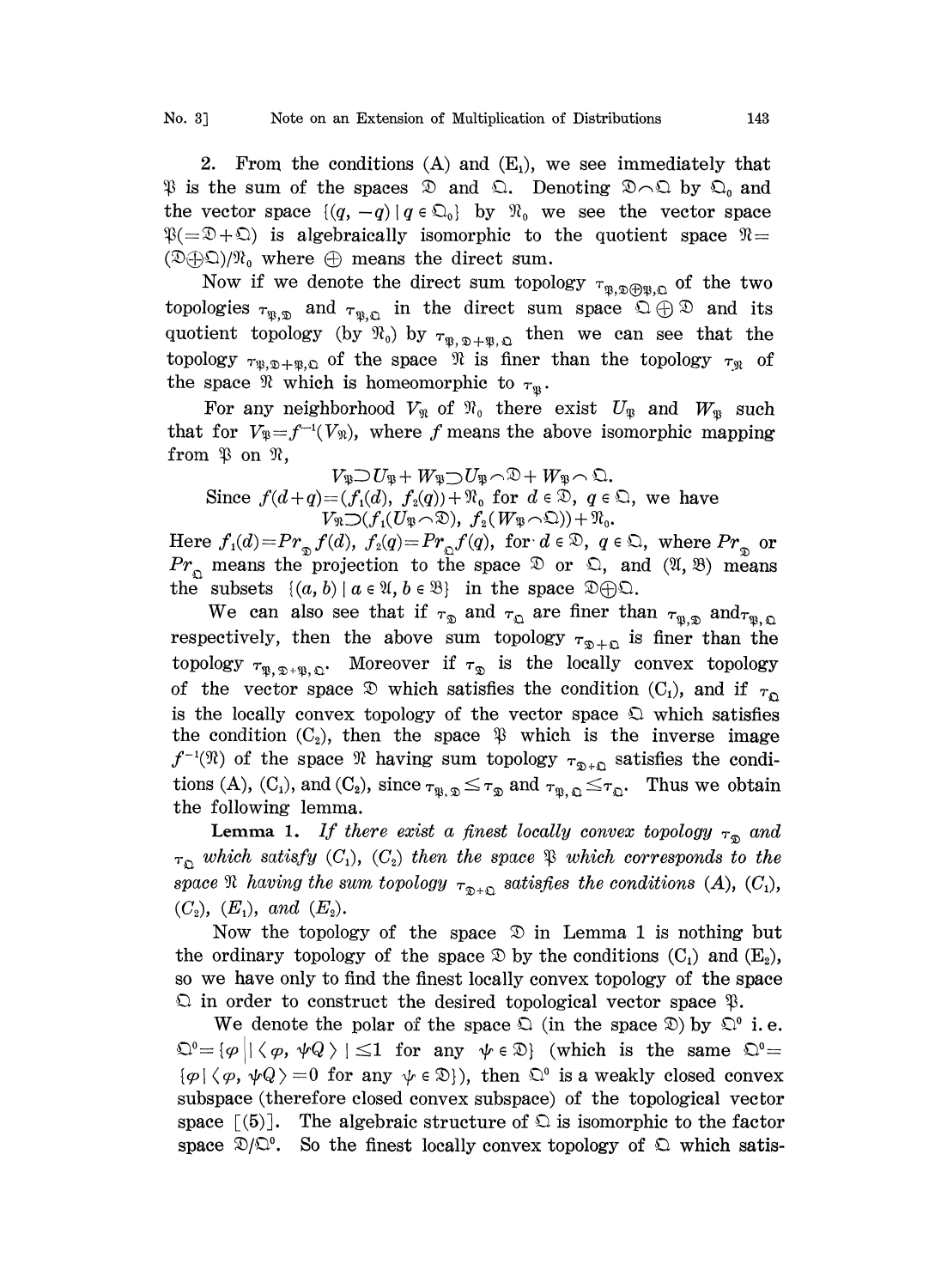fies the condition  $(C_2)$  is the one which is homeomorphic to the ordinary quotient topology  $\tau_{\mathcal{D}/\mathbb{Q}^0}$ .

Now we can cancel the phrase "if comparable" in the conditions  $(E<sub>o</sub>)$ , and we have the following lemma.

**Lemma 2.** The finest locally convex topological vector space which satisfies the conditions  $(A)$ ,  $(C_1)$ ,  $(C_2)$  is the above defined  $\mathfrak{P}$ :

 $\mathfrak{P}=f^{-1}(\mathfrak{N}), \tau_{\mathfrak{N}}=\tau_{\mathfrak{D}+\mathfrak{Q}}=\tau_{(\mathfrak{D}\oplus \mathfrak{Q})/\mathfrak{N}_0}$ 

where the space  $\mathfrak D$  has the topology such that  $\mathfrak D$  is isomorphic to the topological vector space  $\mathfrak{D}/\mathfrak{D}^{\circ}$  (having quotient topology) and the space has the ordinary topology.

3. Since  $\Re =(\mathfrak{D}\oplus\mathfrak{D})/\Re_0$ ,  $\Re'$  is isomorphic to the orthogonal (=polar) space  $(\mathfrak{R}_0)^\circ$  of the space  $\mathfrak{R}_0$  in the direct product space  $\mathfrak{D}' \oplus \mathfrak{Q}'$ . The scalar product for an element  $n = (\varphi_1, \varphi_2 Q) + \mathfrak{R}_0$  of  $\mathfrak{R}$  and an element  $n'=(n'_1, n'_2)$  of  $\mathfrak{R}'$ , is given by

$$
\langle n', n \rangle_{\mathfrak{N}',\mathfrak{N}} = \langle n'_1, \varphi_1 \rangle_{\mathfrak{D}',\mathfrak{D}} + \langle n'_2, \varphi_2 Q \rangle_{\mathfrak{D}',\mathfrak{D}}
$$

where  $\varphi_1, \varphi_2 \in \mathcal{D}$  and  $n'_1 \in \mathcal{D}'$ ,  $n'_2 \in \mathcal{D}'$ .

The dual space  $\mathcal{L}'$  is isomorphic to the space  $(\mathcal{D}/\mathcal{L}^0)'$ , and the isomorphic mappings  $h_1$ ,  $h_2$  between these spaces are given as follows:

 $h_1$  maps  $\overline{\varphi}(\in\mathfrak{D}/\mathfrak{D}^0)$  to  $\varphi Q(\in\mathfrak{D})$  and  $h_2$  maps  $T(\in(\mathfrak{D}/\mathfrak{D}^0)')$  to  $h_2(T)$  ( $\in \mathbb{Q}'$ ) defined by the following equation (j).

(j)  $\langle h_2(T), \varphi Q \rangle_{\Omega', \Omega} = \langle h_2(T), h_1(\overline{\varphi}) \rangle_{\Omega', \Omega}$ 

 $\langle T, \overline{\varphi} \rangle_{(\mathfrak{D}/\mathfrak{Q}_0)',\, (\mathfrak{D}/\mathfrak{Q}_0)} = \langle T, \varphi \rangle_{\mathfrak{D}', \mathfrak{D}}.$ 

Now for  $\beta(x)Q$  taken as T where  $\beta(x) \in \mathfrak{S}$ , we see  $\langle h_2(\beta Q),$  $\langle \varphi Q \rangle_{\mathfrak{Q}', \mathfrak{Q}} = \langle \beta Q, \varphi \rangle_{\mathfrak{Q}', \mathfrak{Q}} = \langle \beta, \varphi Q \rangle_{\mathfrak{g}, \mathfrak{g}'},$  for any  $\varphi Q \in \mathfrak{Q}$ . To examine the condition (D) in the space  $\mathcal{X}'$  we identify  $(\beta, h_2(\beta Q)) \in \mathcal{X}'$  with  $\beta \in \mathfrak{C}$ . Then we can see (D) is satisfied as follows:

$$
\langle Q \circ \beta, \varphi \rangle_{\mathfrak{D}', \mathfrak{D}} = \langle \beta, \varphi Q \rangle_{\mathfrak{N}', \mathfrak{N}} = \langle \beta, 0 \rangle_{\mathfrak{D}', \mathfrak{D}} + \langle h_2(\beta Q), \varphi Q \rangle_{\mathfrak{D}', \mathfrak{D}} = \langle \beta Q, \varphi \rangle_{\mathfrak{D}', \mathfrak{D}} \text{ by (j)},
$$
and 
$$
\langle \alpha \circ \beta, \varphi \rangle_{\mathfrak{D}', \mathfrak{D}} = \langle \beta, \varphi \rangle_{\mathfrak{N}', \mathfrak{N}}
$$

 $=\langle \beta, \ a\varphi \rangle_{\mathfrak{D}',\mathfrak{D}} + \langle h_{\mathfrak{A}}(\beta Q), 0 \rangle_{\mathfrak{Q}',\mathfrak{Q}} = \langle \beta \alpha, \varphi \rangle_{\mathfrak{D}',\mathfrak{D}}.$ 

So we see that the space  $\mathcal{P}'$  satisfies (A), (B), (C), (D), and (E).<br>As we have seen hitherto, the range  $\mathcal{P}'$  of the possible m As we have seen hitherto, the range  $\mathcal{V}'$  of the possible multiplicands is determined by the requirements  $(A)$ ,  $(B)$ ,  $(C)$ , and  $(E)$  while the condition (D) is satisfied by the space  $\mathcal{F}'$ . Similarly the following properties hold in the space  $\mathcal{V}'$  without special requirements.

(1)  $T(\in \mathcal{V})$  restricted on  $\mathcal{D}$  defines a distribution  $n'_1$  such that  $T=g(n'_1, n'_2)$ , and the equality  $a\circ g(n'_1, n'_2)=an'_1$  holds on  $\mathfrak D$  for any  $\alpha \in \mathfrak{E}$  where g denotes the isomorphic mapping from  $\mathfrak{R}'$  to  $\mathfrak{P}'$ .

(2) Similarly to the identifying of  $\beta \in \mathfrak{S}$  we can identify some  $T \in \mathcal{D}'$  with  $(T, h_2(TQ)) \in \mathcal{H}'$  in case when  $TQ$  is a well defined dis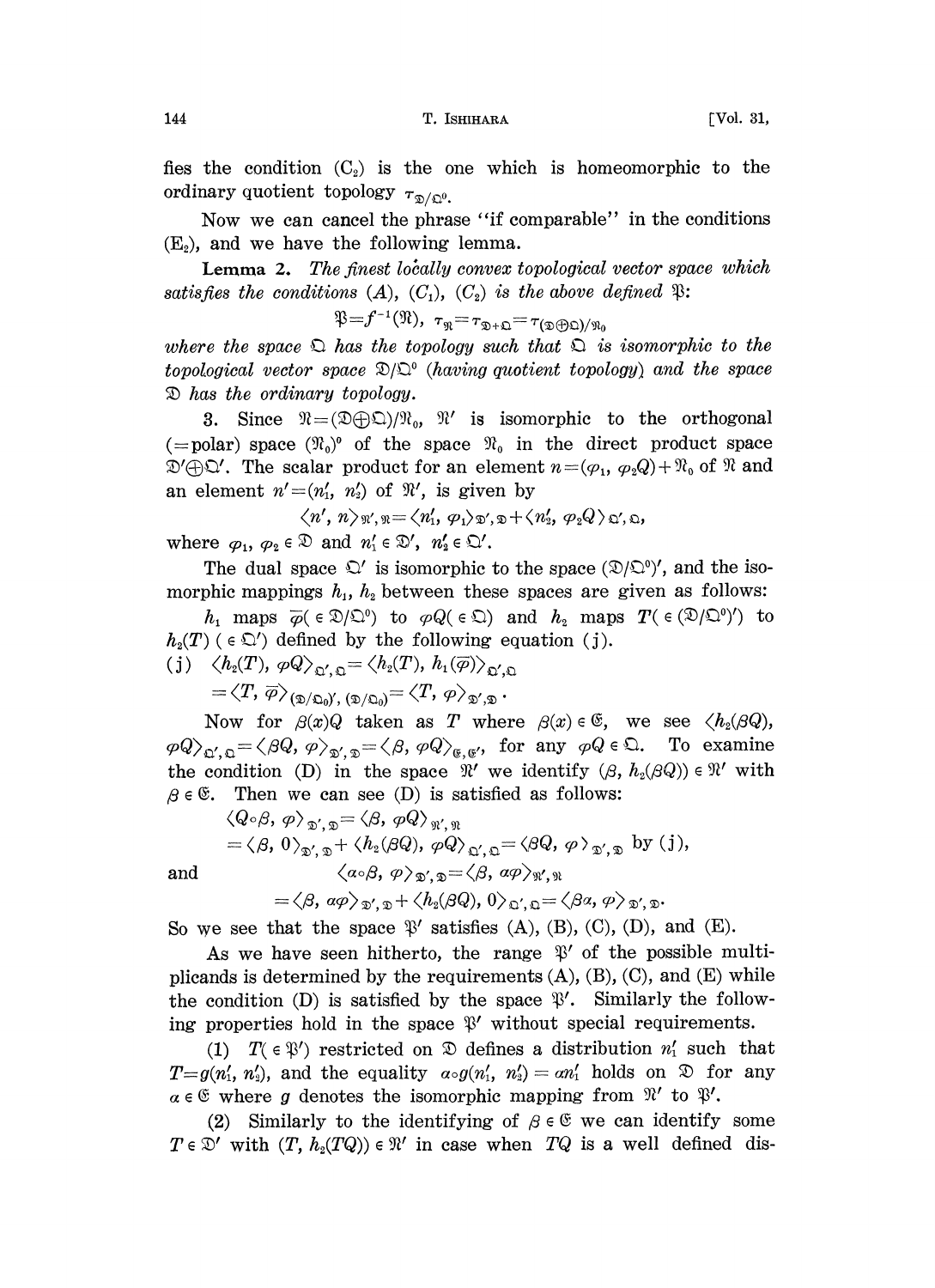tribution in the meanings of the ordinary multiplication (for example tribution in the meanings of the ordinary multiplication (for example when  $T \in \mathfrak{S}^{(m)}$  and  $Q \in \mathfrak{D}^{(m)'}$ , or  $T \in \mathfrak{D}^{(m)'}$  and  $Q \in \mathfrak{S}^{(m)}$  etc.). In this case of course it holds  $\alpha \circ g(T, h_2(TQ)) = \alpha T$  for a case of course it holds  $a \circ g(T, h_2(TQ)) = aT$  for any multiplicable  $\alpha\in\mathfrak{D}'$ .

(3) The mapping from  $(\mathfrak{C} \times \mathfrak{P}')$  to  $\mathfrak{D}'$   $(a, T) \rightarrow a \circ T$  is separately continuous.

(4) The mapping from  $\mathcal{B}'$  to  $\mathcal{D}'$ ,  $T\rightarrow Q\circ T$  is continuous. This is seen from the fact that  $\{\varphi \mathcal{Q} | \varphi \in B_{\mathfrak{D}}\}$  is a bounded set in  $\mathfrak{D}$  where  $B_{\mathcal{D}}$  denotes a bounded set in the space  $\mathcal{D}$ .

(5) Considering in the space  $\mathfrak{P}'_{q} \cap \mathfrak{P}'_{q}$  obviously  $(Q_1 + Q_2) \circ T =$  $Q_1 \circ T + Q_2 \circ T$ , where  $P_{q_i}$  denotes the space  $\tilde{\mathfrak{P}}$  which corresponds to  $Q_i$ .

(6) The Leibnitz's formula holds under the following definition of derivative in  $\mathfrak{P}'$  in the case when each argument has the meaning. For  $T \in \mathcal{V}'$ , we define DT by  $\langle DT, p \rangle_{\mathcal{V}', \mathcal{V}} = \langle T, D^*p \rangle_{\mathcal{V}', \mathcal{V}}$  for any  $p \in \mathcal{V}$  where  $D^*p$  means the conjugate derivative of p in the any  $p \in \mathcal{P}$  where  $D^*p$  means the conjugate derivative of p in the meaning of the one in  $\mathcal{D}'$ .

(7) We have hitherto discussed the extended multiplication  $Q_1 \circ Q_2$  with two multiplicands. But we can iterate this multiplication taking the distribution  $Q_1 \circ Q_2$  as Q again and generally we can consider a multiplication with n multiplicands  $((\cdots (Q_1 \circ Q_2) \circ Q_3) \circ \cdots \circ Q_n)$ .

We see that this iterated extended multiplication can occur in the case when one of the distributions is a non-function distributions at each step of multiplication, using the identification mentioned in (2) and we see its value coincides with the ordinary one. Therefore we can see hat the associative law does not always hold. For example  $(\delta \circ x) \circ 1/x = 0$  and  $\delta \circ (x \circ 1/x) = 1$ , where roughly speaking,

 $(\delta \circ x) \circ 1/x$  means  $\{\delta \circ (x, x)\}\circ (1/x, 1/x)$ , and  $\delta \circ (x \circ 1/x)$  means  $\delta \circ (x \circ (1/x,$  $1/x$ },  $\{x\circ(1/x, 1/x)\}\$ .

Remark.  $h_2$  corresponds to the division operator by  $Q$ , and the expression  $h_2(\beta Q)$  or  $h_2(TQ)$  is not necessarily uniquely determined for  $\beta Q$  or  $TQ$  though  $\langle h_2(\beta Q), \varphi Q \rangle$  or  $\langle h_2(TQ), \varphi Q \rangle$  has a definite value. For example  $h_{\delta}(x\delta) = \phi(x)$  for any  $\phi : \phi(0) = 0$ , and  $h_{\phi}(\psi(x)x) =$  $\psi(x)+c\delta$  for any constant c, where  $h_{\varrho}$  denotes the mapping  $h_{\varrho}$  concerning Q.

4. Any element  $p'(\equiv g(n'_1, n'_2))$  of the space  $\mathcal{P}'$  is multiplicable by  $\alpha + Q(\alpha \in \mathfrak{S})$  and its value is

 $\langle p',\, a+\varphi Q\rangle_{\mathfrak{A}',\mathfrak{B}} = \langle n'_1,\, a\rangle_{\mathfrak{D}',\mathfrak{D}} + \langle n'_2,\, \varphi Q\rangle_{\mathfrak{Q}',\mathfrak{Q}}.$ 

As we see here, so far as the possibility of the multiplication concerns we have only to consider the spaces  $\Omega$  and  $\Omega'$ , though we were dealing until now with the spaces  $\mathfrak{P}$  and  $\mathfrak{P}'$ . In fact, we can discuss about the least space  $\Omega$  with the finest topology under the sole requirement  $(C_1)$  in a similar way as above.

Now the space  $\Omega'$  is isomorphic to the space  $\overline{\Omega}$  since  $(\mathfrak{D}/\mathfrak{D})'$  is